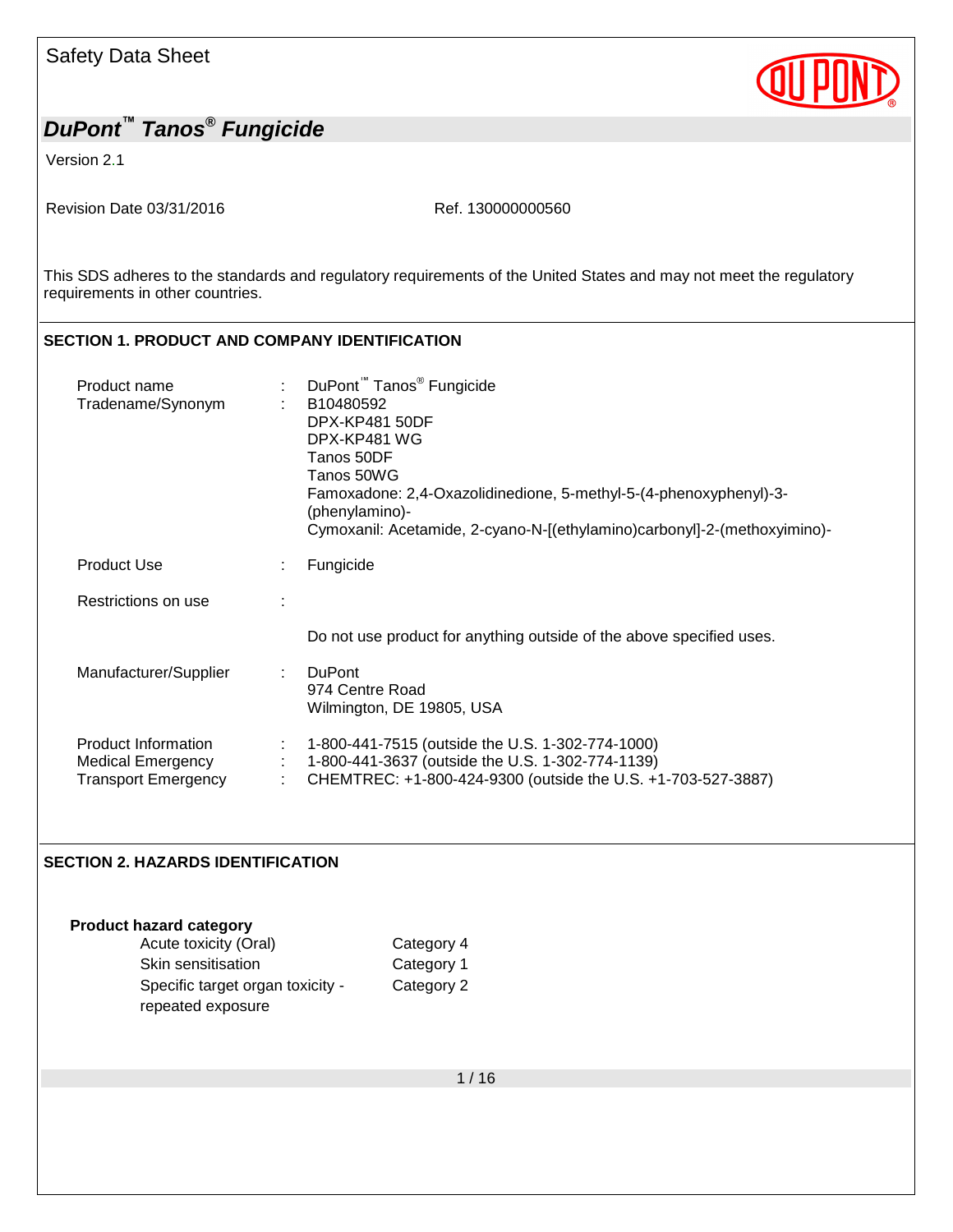Version 2.1

Revision Date 03/31/2016 **Ref. 130000000560** 





Signal word : Warning

Hazardous warnings : Harmful if swallowed.

- May cause an allergic skin reaction. May cause damage to organs through prolonged or repeated exposure. (Eyes, thymus)
- Hazardous prevention measures : Do not breathe dust/ fume/ gas/ mist/ vapours/ spray. Wash skin thoroughly after handling. Do not eat, drink or smoke when using this product. Contaminated work clothing should not be allowed out of the workplace. Wear protective gloves. IF SWALLOWED: Call a POISON CENTER/doctor if you feel unwell. IF ON SKIN: Wash with plenty of soap and water. Get medical advice/ attention if you feel unwell. Rinse mouth. If skin irritation or rash occurs: Get medical advice/ attention. Wash contaminated clothing before reuse. Dispose of contents/ container to an approved waste disposal plant.

#### **Other hazards**

Information presented in Section 2 conforms to the requirements of the Occupational Safety and Health Administration (OSHA) Hazard Communication Standard of 2012. See Section 15 for applicable information conforming to the requirements of the Federal Insecticide Fungicide and Rodenticide Act (FIFRA), as required by the US Environmental Protection Agency (EPA), or by state Regulatory Agencies.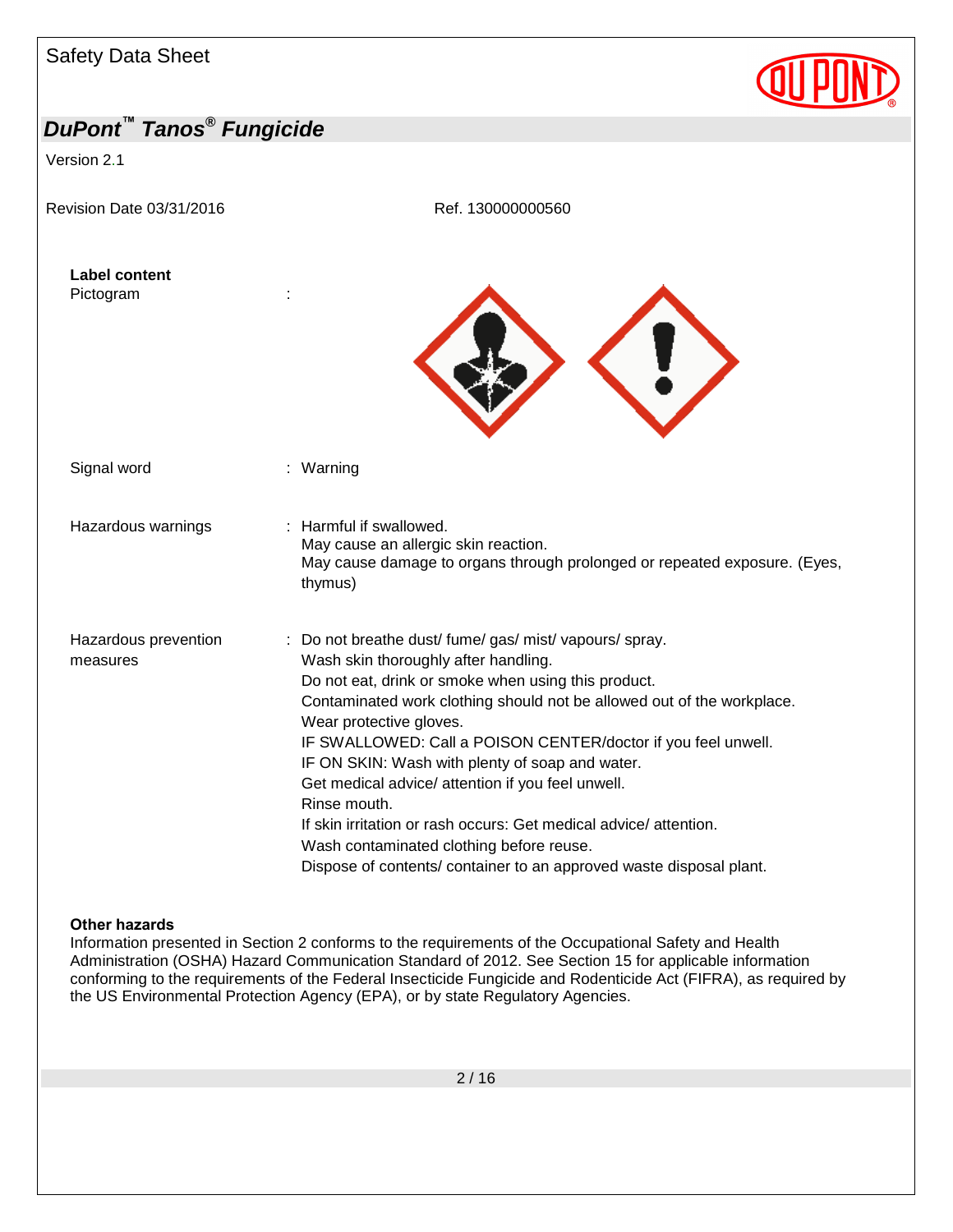

Version 2.1

Revision Date 03/31/2016 Ref. 130000000560

#### **SECTION 3. COMPOSITION/INFORMATION ON INGREDIENTS**

| Component                      | CAS-No.        | Concentration |
|--------------------------------|----------------|---------------|
| Famoxadone                     | 131807-57-3    | 25 %          |
| Cymoxanil                      | 57966-95-7     | 25 %          |
| Sodium dioctyl sulfosuccinate  | $577 - 11 - 7$ | $1 - 5%$      |
| Alkyl Glycol Polymer           |                | $1 - 5%$      |
| Modified Lingin Sulfonate Salt |                | 20 - 25 %     |
| Other Ingredients              |                | 15 - 28 %     |
|                                |                |               |

The specific chemical identity and/or exact percentage (concentration) of composition has been withheld as a trade secret.

**SECTION 4. FIRST AID MEASURES**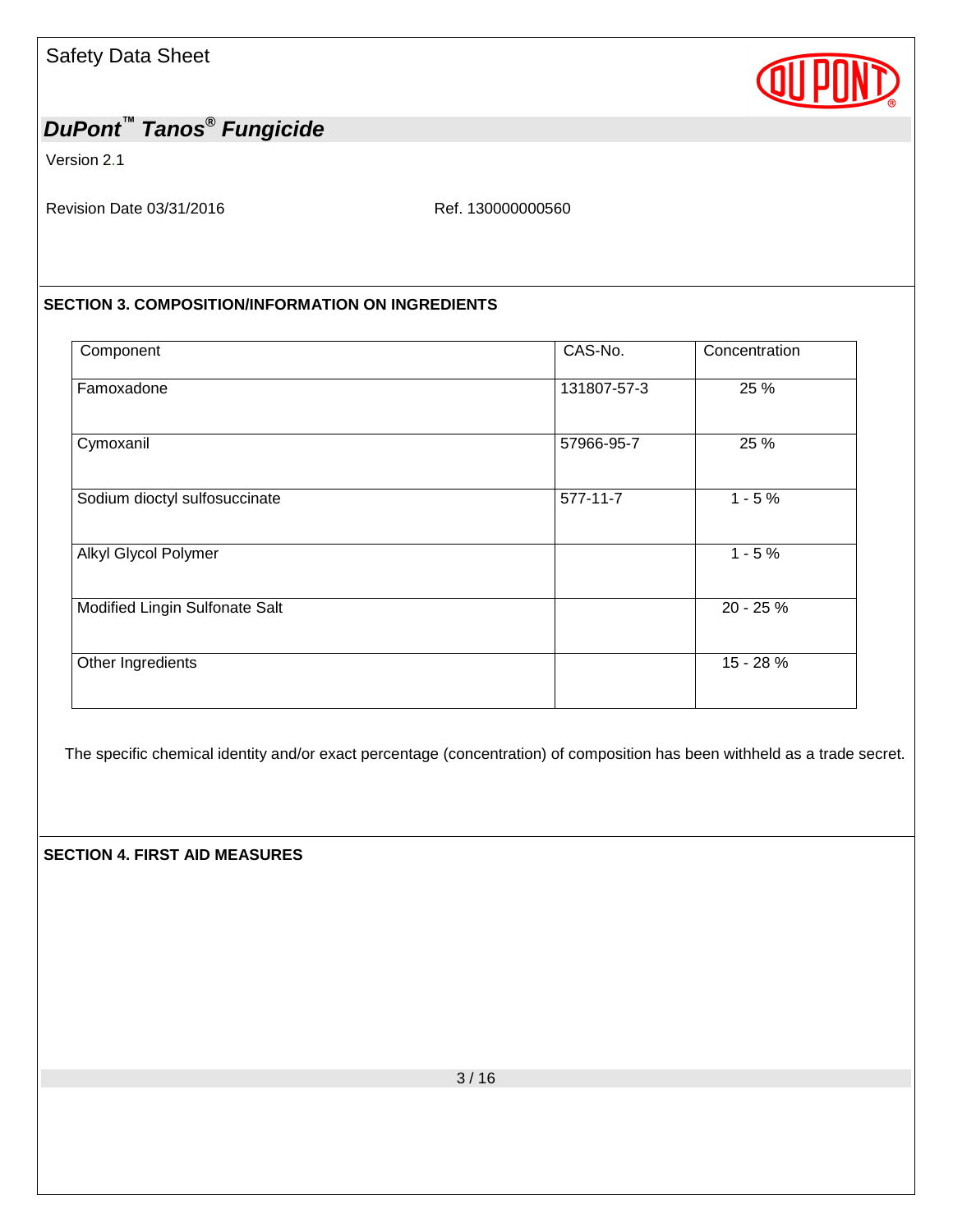Version 2.1

Revision Date 03/31/2016 **Ref. 130000000560** General advice : Information presented in Section 4 conforms to the requirements of the Occupational Safety and Health Administration (OSHA) Hazard Communication Standard of 2012. See Section 15 for applicable information conforming to the requirements of the Federal Insecticide Fungicide and Rodenticide Act (FIFRA), as required by the US Environmental Protection Agency (EPA), or by state Regulatory Agencies. For medical emergencies involving this product, call toll free 1-800-441-3637. See Label for Additional Precautions and Directions for Use. Have the product container or label with you when calling a poison control center or doctor, or going for treatment. Inhalation : Move to fresh air. If person is not breathing, call 911 or an ambulance, then give artificial respiration, preferably mouth-to-mouth, if possible. Call a poison control center or doctor for treatment advice. Skin contact : Take off all contaminated clothing immediately. Rinse skin immediately with plenty of water for 15-20 minutes. Call a poison control center or doctor for treatment advice. Eye contact **Example 20** : Hold eye open and rinse slowly and gently with water for 15-20 minutes. Remove contact lenses, if present, after the first 5 minutes, then continue rinsing eye. Call a poison control center or doctor for treatment advice. Hold eyelid of affected eye open with thumb and index finger and rinse eye thoroughly with clean water. Remove contact lenses, if present and easy to do. Continue rinsing. If irritation persists, consult a physician or ophthalmologist. Ingestion : Call a poison control center or doctor for treatment advice. Have person sip a glass of water if able to swallow. DO NOT induce vomiting unless directed to do so by a physician or poison control center. Do not give anything by mouth to an unconscious person. Most important symptoms/effects, acute and delayed<br>Protection of first-aiders : No applicable data available. : No applicable data available. Notes to physician : No applicable data available. **SECTION 5. FIREFIGHTING MEASURES**

| Suitable extinguishing media      | : Water spray, Foam, Dry chemical, Carbon dioxide (CO2) |
|-----------------------------------|---------------------------------------------------------|
| Unsuitable extinguishing<br>media | : High volume water jet, (contamination risk)           |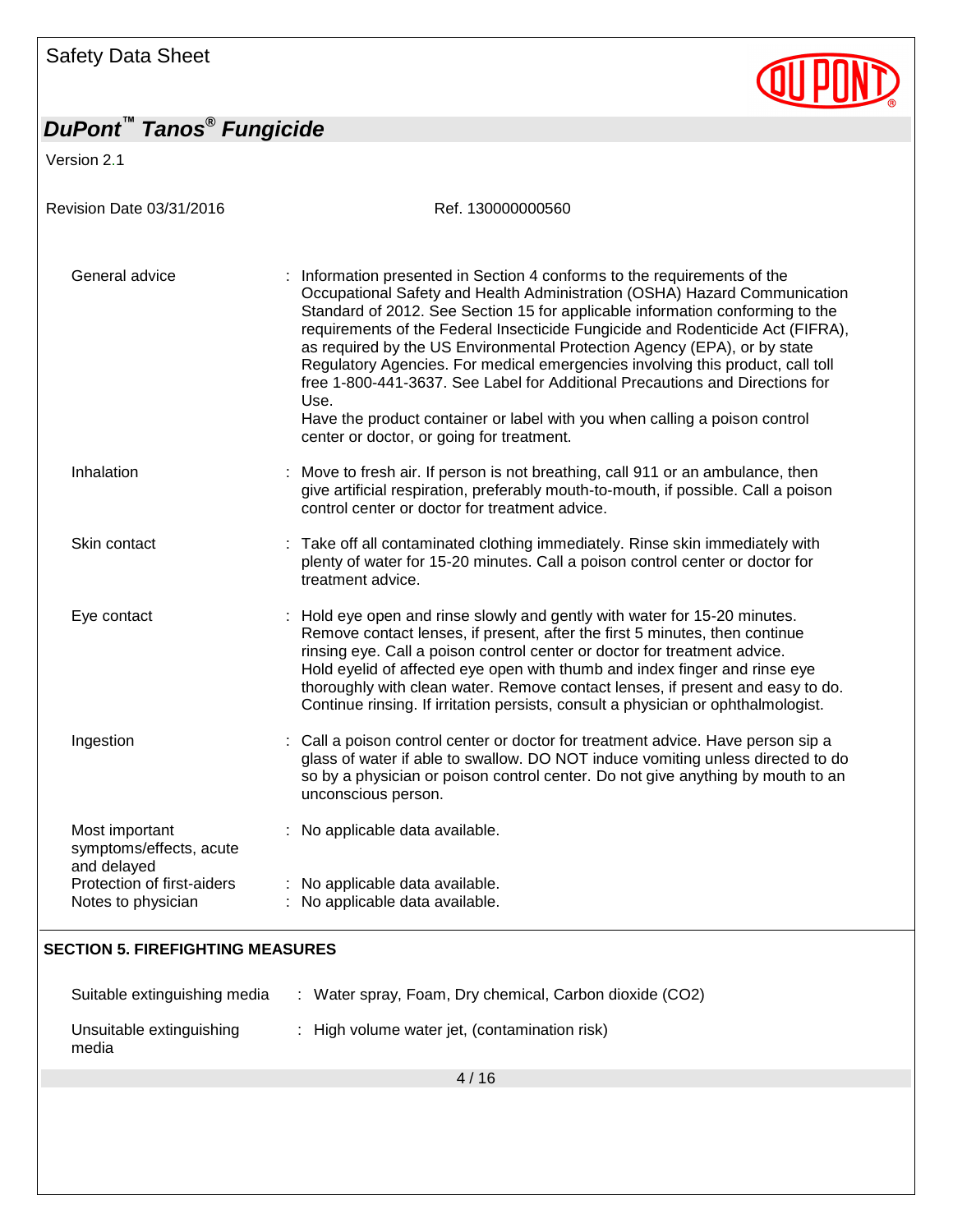Version 2.1

| Revision Date 03/31/2016                         | Ref. 130000000560                                                                                                                                                                                      |
|--------------------------------------------------|--------------------------------------------------------------------------------------------------------------------------------------------------------------------------------------------------------|
| Specific hazards                                 | : No applicable data available.                                                                                                                                                                        |
| Special protective equipment<br>for firefighters | : Wear full protective clothing and self-contained breathing apparatus.                                                                                                                                |
| Further information                              | : (on small fires) If area is heavily exposed to fire and if conditions permit, let<br>fire burn itself out since water may increase the area contaminated. Cool<br>containers/tanks with water spray. |
|                                                  |                                                                                                                                                                                                        |
| <b>SECTION 6. ACCIDENTAL RELEASE MEASURES</b>    |                                                                                                                                                                                                        |
|                                                  | NOTE: Review FIRE FIGHTING MEASURES and HANDLING (PERSONNEL) sections before proceeding with clean-up.<br>Use appropriate PERSONAL PROTECTIVE EQUIPMENT during clean-up.                               |
| Safeguards (Personnel)                           | Evacuate personnel, thoroughly ventilate area, use self-contained breathing<br>apparatus. Use personal protective equipment.                                                                           |
| Environmental precautions                        | : Prevent material from entering sewers, waterways, or low areas.                                                                                                                                      |
| Spill Cleanup                                    | : Sweep up and shovel into suitable containers for disposal.                                                                                                                                           |
| <b>Accidental Release Measures</b>               | : Never return spills in original containers for re-use. Dispose of in accordance<br>with local regulations.                                                                                           |

QUPOND

## **SECTION 7. HANDLING AND STORAGE**

| Handling (Personnel)            | : Wash hands thoroughly with soap and water after handling and before eating,<br>drinking, chewing gum, using tobacco, or using the toilet. Remove personal<br>protective equipment immediately after handling this product. Wash the<br>outside of gloves before removing. As soon as possible, wash thoroughly and<br>change into clean clothing. Remove clothing/PPE immediately if material gets<br>inside. Wash thoroughly and put on clean clothing. |  |
|---------------------------------|------------------------------------------------------------------------------------------------------------------------------------------------------------------------------------------------------------------------------------------------------------------------------------------------------------------------------------------------------------------------------------------------------------------------------------------------------------|--|
| Handling (Physical Aspects)     | : Keep away from heat and sources of ignition.                                                                                                                                                                                                                                                                                                                                                                                                             |  |
| Dust explosion class<br>Storage | : No applicable data available.<br>: Store in original container. Do not contaminate water, other pesticides,<br>fertilizer, food or feed in storage. Keep containers tightly closed in a dry, cool                                                                                                                                                                                                                                                        |  |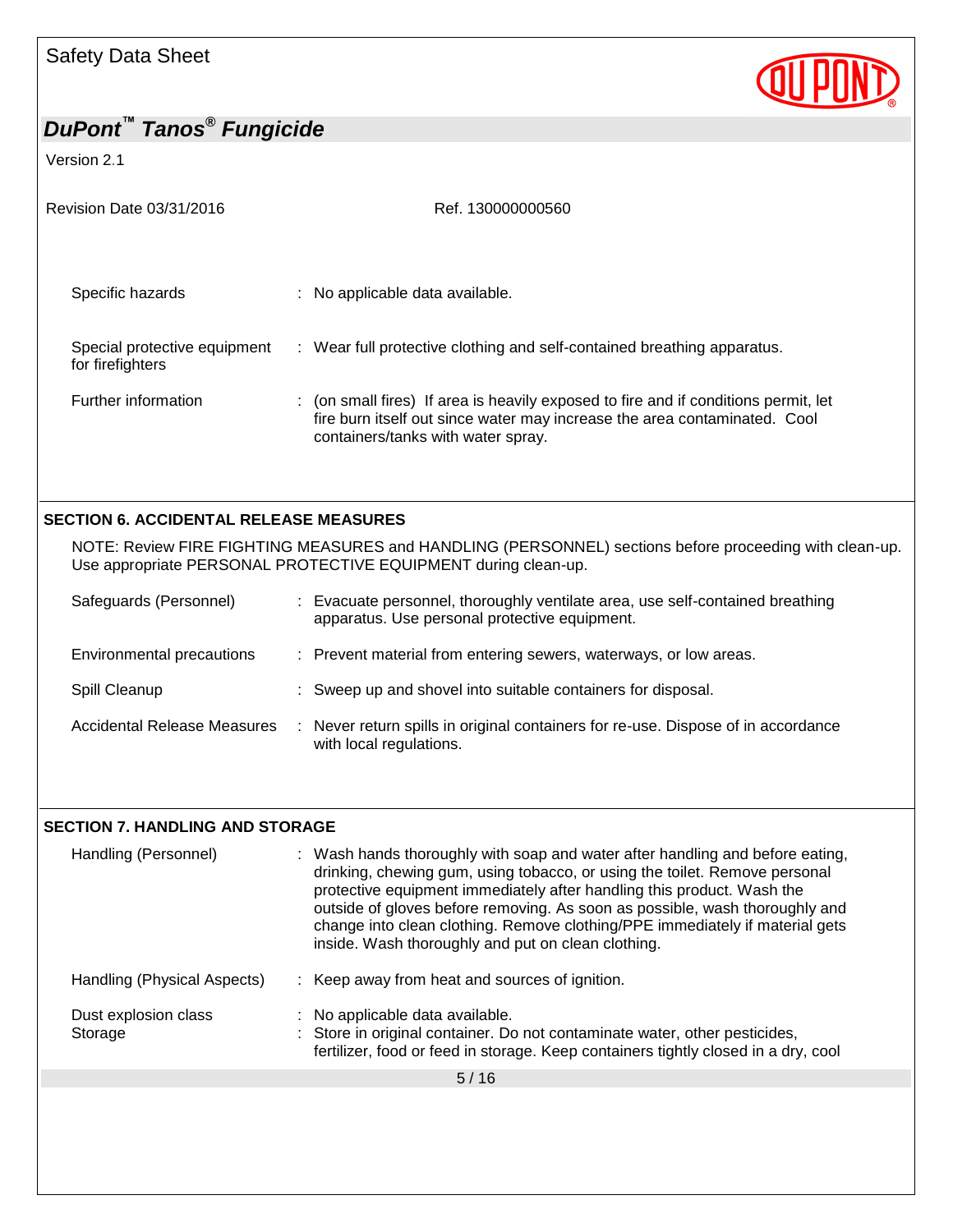Version 2.1

| Revision Date 03/31/2016 | Ref. 130000000560                                             |
|--------------------------|---------------------------------------------------------------|
|                          | and well-ventilated place. Keep out of the reach of children. |
| Storage period           | : No applicable data available.                               |
| Storage temperature      | : No applicable data available.                               |

## **SECTION 8. EXPOSURE CONTROLS/PERSONAL PROTECTION**

| <b>Engineering controls</b>                                | Information presented in Section 8 conforms to the requirements of the<br>Occupational Safety and Health Administration (OSHA) Hazard<br>Communication Standard of 2012. See Section 15 for applicable information<br>conforming to the requirements of the Federal Insecticide Fungicide and<br>Rodenticide Act (FIFRA), as required by the US Environmental Protection<br>Agency (EPA), or by state Regulatory Agencies. Use only with adequate<br>ventilation. When handlers use closed systems, enclosed cabs, or aircraft in a<br>manner that meets the requirements listed in the Worker Protection Standard<br>(WPS) for agricultural pesticides [40 CFR 170.240 (d)(4-6)], the handler PPE<br>requirements may be reduced or modified as specified in the WPS. |
|------------------------------------------------------------|------------------------------------------------------------------------------------------------------------------------------------------------------------------------------------------------------------------------------------------------------------------------------------------------------------------------------------------------------------------------------------------------------------------------------------------------------------------------------------------------------------------------------------------------------------------------------------------------------------------------------------------------------------------------------------------------------------------------------------------------------------------------|
| Personal protective equipment<br>Hand protection           | : Material: Chemical-resistant gloves                                                                                                                                                                                                                                                                                                                                                                                                                                                                                                                                                                                                                                                                                                                                  |
| Skin and body protection                                   | Applicators and other handlers must wear:<br>Long sleeved shirt and long pants<br>Chemical-resistant gloves, Category A (such as butyl rubber, natural rubber,<br>neoprene rubber, or nitrile rubber), all greater than or equal to 14 mils<br>Shoes plus socks<br>PPE required for early entry to treated areas that is permitted under the<br>Worker Protection Standard and that involves contact with anything that has<br>been treated, such as plants, soil, or water, is:<br>Coveralls<br>Chemical-resistant gloves, Category A (such as butyl rubber, natural rubber,<br>neoprene rubber, or nitrile rubber), all greater than or equal to 14 mils<br>Shoes plus socks                                                                                         |
| Protective measures                                        | : Follow manufacturer's instructions for cleaning/maintaining PPE. If no such<br>instructions for washables exist, use detergent and hot water. Keep and<br>wash PPE separately from other laundry.                                                                                                                                                                                                                                                                                                                                                                                                                                                                                                                                                                    |
| <b>Exposure Guidelines</b><br><b>Exposure Limit Values</b> |                                                                                                                                                                                                                                                                                                                                                                                                                                                                                                                                                                                                                                                                                                                                                                        |
|                                                            | 6/16                                                                                                                                                                                                                                                                                                                                                                                                                                                                                                                                                                                                                                                                                                                                                                   |
|                                                            |                                                                                                                                                                                                                                                                                                                                                                                                                                                                                                                                                                                                                                                                                                                                                                        |

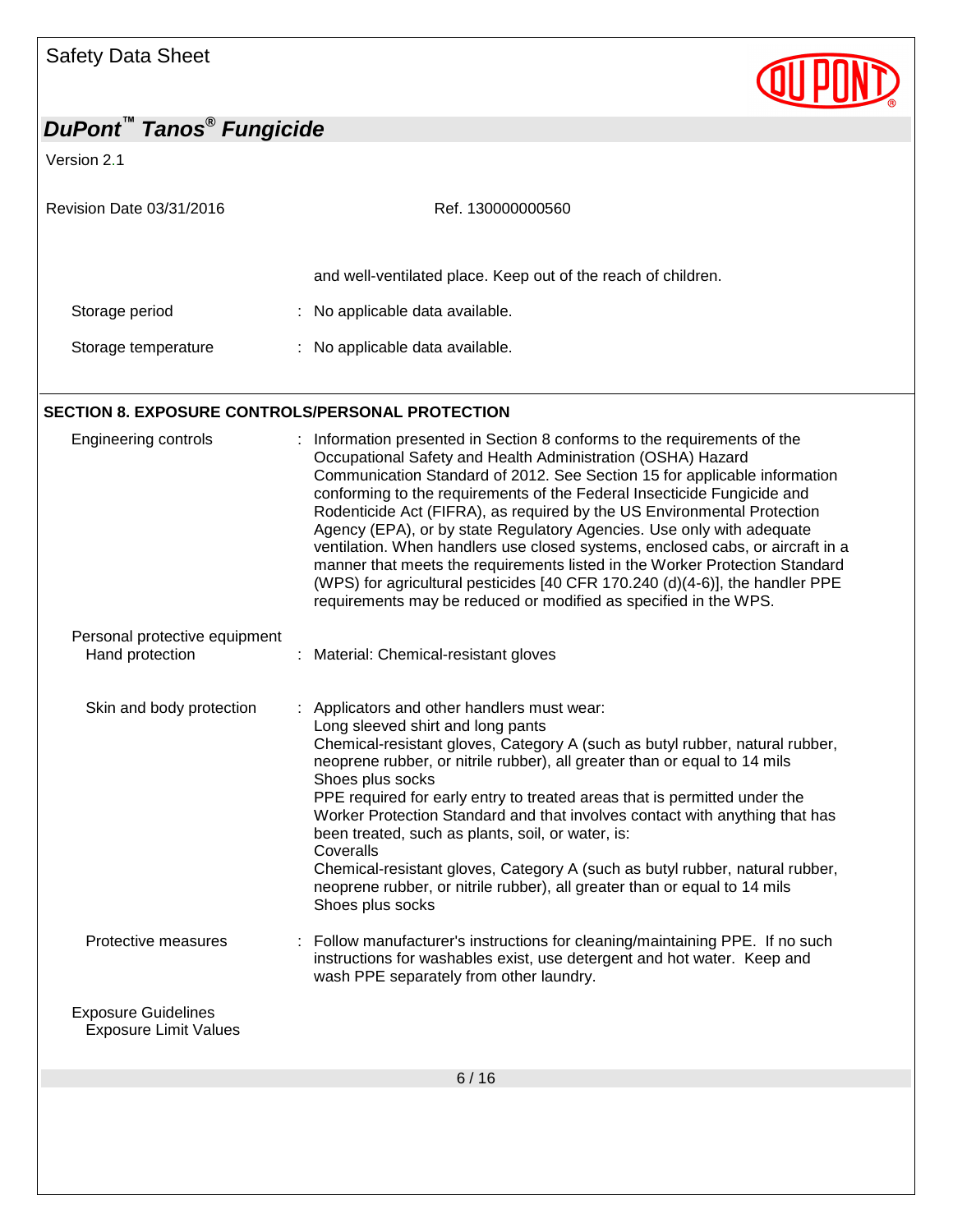

| <b>DuPont™ Tanos<sup>®</sup> Fungicide</b>                                                          |                           |                                 |                                                                                                                  |  |
|-----------------------------------------------------------------------------------------------------|---------------------------|---------------------------------|------------------------------------------------------------------------------------------------------------------|--|
| Version 2.1                                                                                         |                           |                                 |                                                                                                                  |  |
| Revision Date 03/31/2016                                                                            |                           | Ref. 130000000560               |                                                                                                                  |  |
| Famoxadone<br>AEL *<br>AEL *                                                                        | (DuPont)<br>(DuPont)      | $2$ mg/m $3$<br>1 $mg/m3$       | 8 hr. TWA<br>12 hr. TWA                                                                                          |  |
| Cymoxanil<br>AEL *                                                                                  | (DuPont)                  | $2$ mg/m $3$                    | 15 minute TWA                                                                                                    |  |
| Sodium dioctyl sulfosuccinate<br>No applicable data available.                                      |                           |                                 |                                                                                                                  |  |
| Alkyl Glycol Polymer<br>No applicable data available.                                               |                           |                                 |                                                                                                                  |  |
| Modified Lingin Sulfonate Salt<br>No applicable data available.                                     |                           |                                 |                                                                                                                  |  |
| lower than the AEL are in effect, such limits shall take precedence.                                |                           |                                 | * AEL is DuPont's Acceptable Exposure Limit. Where governmentally imposed occupational exposure limits which are |  |
| <b>SECTION 9. PHYSICAL AND CHEMICAL PROPERTIES</b><br>Appearance<br>Physical state<br>Form<br>Color | : solid<br>solid<br>brown |                                 |                                                                                                                  |  |
| Odor                                                                                                | ÷.<br>sweet               |                                 |                                                                                                                  |  |
| Odor threshold                                                                                      | ÷                         | No applicable data available.   |                                                                                                                  |  |
| pH                                                                                                  |                           | : ca. 6 at 10 g/l 20 °C (68 °F) |                                                                                                                  |  |
|                                                                                                     |                           | 7/16                            |                                                                                                                  |  |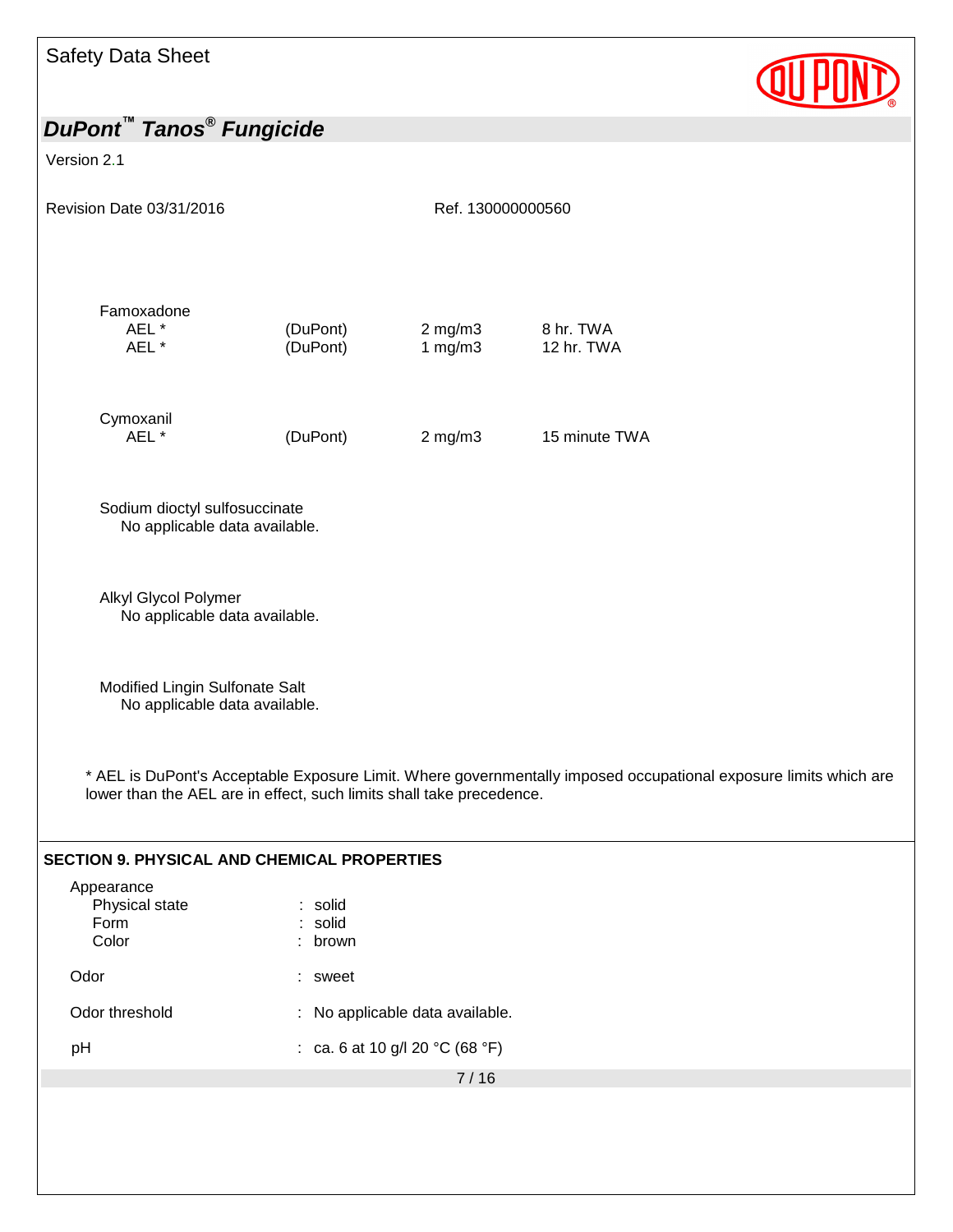Version 2.1

|  | Revision Date 03/31/2016 |  |
|--|--------------------------|--|
|  |                          |  |

Ref. 130000000560

QUPON

| Melting point/range                        |                      | No applicable data available. |
|--------------------------------------------|----------------------|-------------------------------|
| Boiling point/boiling range                |                      | No applicable data available. |
| Flash point                                | t                    | Not applicable                |
| Evaporation rate                           |                      | No applicable data available. |
| Flammability (solid, gas)                  | ÷                    | No applicable data available. |
| Upper explosion limit                      | t                    | No applicable data available. |
| Lower explosion limit                      | ÷                    | No applicable data available. |
| Vapour Pressure                            |                      | No applicable data available. |
| Vapour density                             |                      | No applicable data available. |
| Specific gravity (Relative<br>density)     |                      | No applicable data available. |
| <b>Bulk density</b>                        |                      | 600 kg/m3                     |
| Water solubility                           |                      | dispersible                   |
| Solubility(ies)                            |                      | No applicable data available. |
| Partition coefficient: n-<br>octanol/water |                      | No applicable data available. |
| Auto-ignition temperature                  | $\ddot{\phantom{a}}$ | No applicable data available. |
| Decomposition temperature                  | ÷                    | No applicable data available. |
| Viscosity, kinematic                       | t                    | No applicable data available. |
| Viscosity, dynamic                         | ÷                    | No applicable data available. |

#### **SECTION 10. STABILITY AND REACTIVITY**

| Reactivity         | No applicable data available.                         |
|--------------------|-------------------------------------------------------|
| Chemical stability | Stable at normal temperatures and storage conditions. |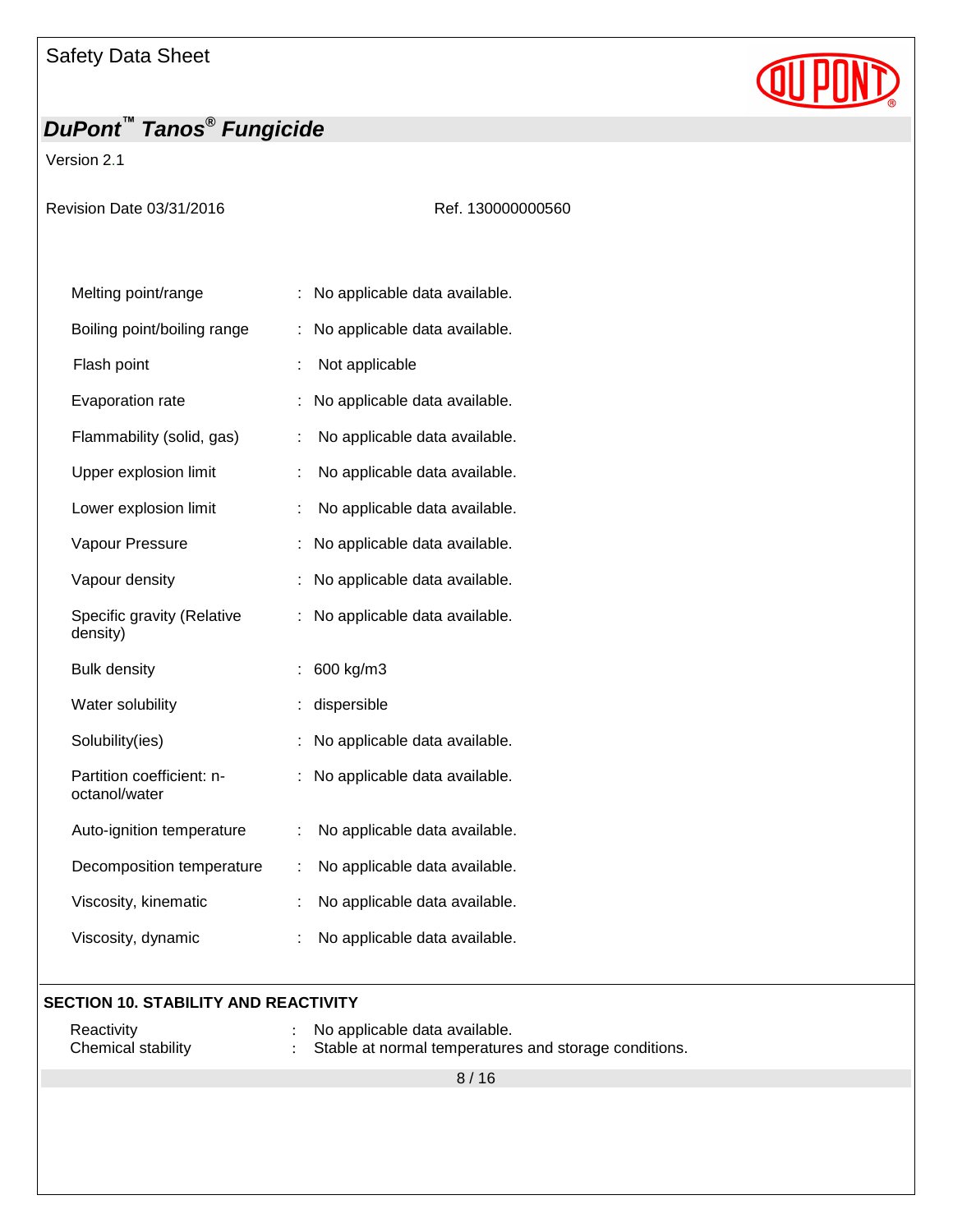Version 2.1

| Revision Date 03/31/2016            |   | Ref. 130000000560                    |  |
|-------------------------------------|---|--------------------------------------|--|
| Possibility of hazardous            | ÷ | Polymerization will not occur.       |  |
| reactions<br>Conditions to avoid    |   | None reasonably foreseeable.         |  |
| Incompatible materials              |   | No applicable data available.        |  |
| Hazardous decomposition<br>products | ÷ | Carbon oxides, Nitrogen oxides (NOx) |  |

## **SECTION 11. TOXICOLOGICAL INFORMATION**

| DuPont <sup>™</sup> Tanos <sup>®</sup> Fungicide |                        |   |                                                                                                                                                                                                                                                                                                                                                                                                                                  |
|--------------------------------------------------|------------------------|---|----------------------------------------------------------------------------------------------------------------------------------------------------------------------------------------------------------------------------------------------------------------------------------------------------------------------------------------------------------------------------------------------------------------------------------|
|                                                  | Inhalation 4 h LC50    |   | $> 5.1$ mg/l, Rat                                                                                                                                                                                                                                                                                                                                                                                                                |
|                                                  | Dermal LD50            |   | $> 5,000$ mg/kg, Rat                                                                                                                                                                                                                                                                                                                                                                                                             |
|                                                  | Oral LD50              |   | 1,732 mg/kg, male, Rat                                                                                                                                                                                                                                                                                                                                                                                                           |
|                                                  | Oral LD50              |   | 566 mg/kg, female, Rat                                                                                                                                                                                                                                                                                                                                                                                                           |
|                                                  | Skin irritation        |   | No skin irritation, Rabbit<br>Minimal effects that do not meet the threshold for classification.                                                                                                                                                                                                                                                                                                                                 |
|                                                  | Eye irritation         | ÷ | No eye irritation, Rabbit<br>Minimal effects that do not meet the threshold for classification.                                                                                                                                                                                                                                                                                                                                  |
|                                                  | Sensitisation          |   | May cause sensitisation by skin contact., Guinea pig                                                                                                                                                                                                                                                                                                                                                                             |
| Famoxadone                                       | Further information    |   | Information presented in this Section conforms to the requirements of<br>the Occupational Safety and Health Administration (OSHA) Hazard<br>Communication Standard of 2012. See Section 15 for applicable<br>information conforming to the requirements of the Federal Insecticide<br>Fungicide and Rodenticide Act (FIFRA), as required by the US<br>Environmental Protection Agency (EPA), or by state Regulatory<br>Agencies. |
|                                                  | Repeated dose toxicity |   | The following effects occurred at levels of exposure that significantly<br>exceed those expected under labeled usage conditions.                                                                                                                                                                                                                                                                                                 |
|                                                  |                        |   | Oral - feed<br>Dog                                                                                                                                                                                                                                                                                                                                                                                                               |
|                                                  |                        |   | 9/16                                                                                                                                                                                                                                                                                                                                                                                                                             |
|                                                  |                        |   |                                                                                                                                                                                                                                                                                                                                                                                                                                  |

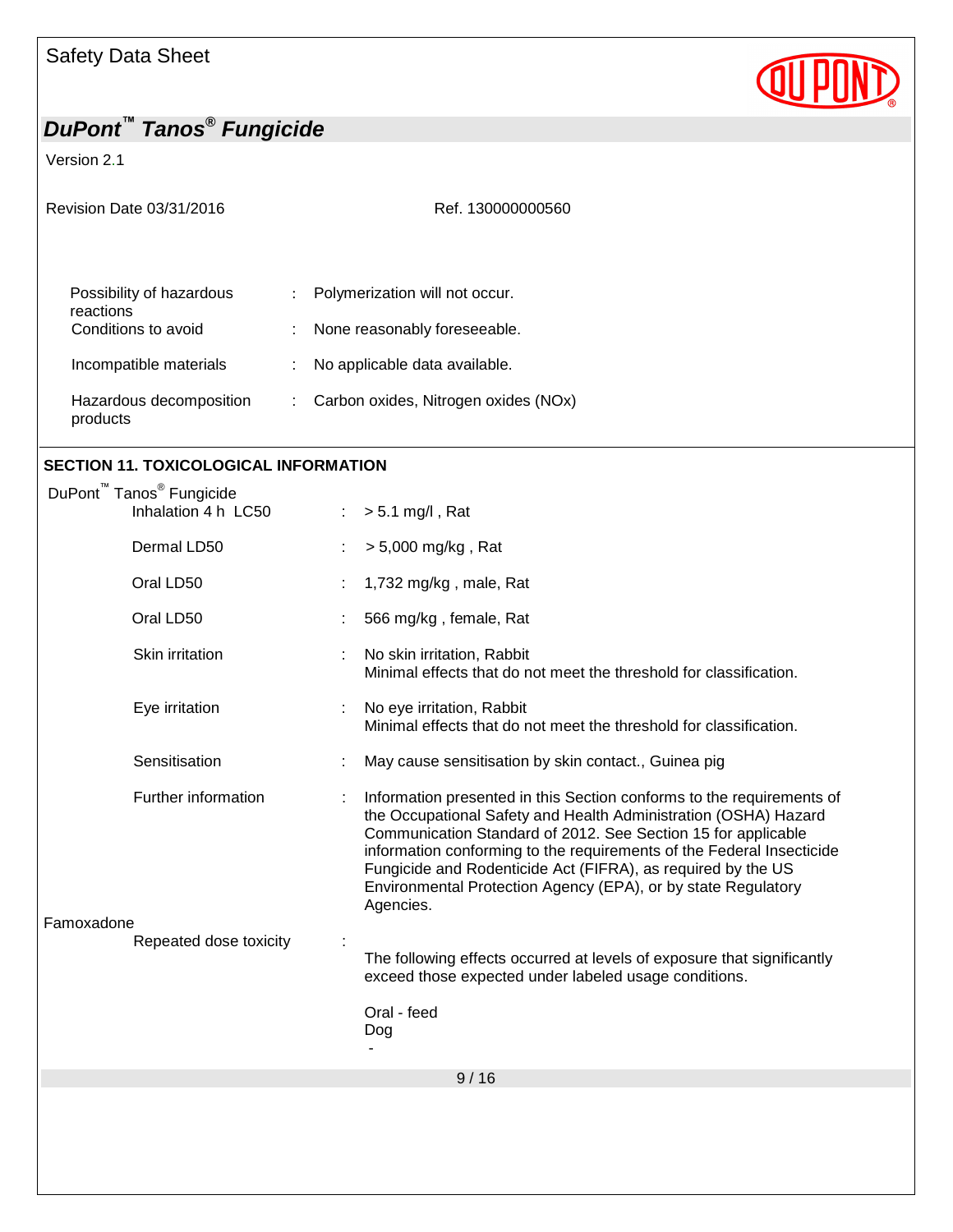Version 2.1



|           | Revision Date 03/31/2016 | Ref. 130000000560                                                                                                                                                                                        |
|-----------|--------------------------|----------------------------------------------------------------------------------------------------------------------------------------------------------------------------------------------------------|
|           |                          |                                                                                                                                                                                                          |
|           |                          | <b>Target Organs: Eyes</b><br>eye effects                                                                                                                                                                |
|           |                          | Oral - feed<br>Rat                                                                                                                                                                                       |
|           |                          | Reduced body weight gain, Organ weight changes, Increased liver<br>enzyme levels in serum, Liver effects, Red blood cell destruction<br>causing abnormal decrease in number of red blood cells (anaemia) |
|           |                          | Dermal<br>Rat                                                                                                                                                                                            |
|           |                          | Increased liver weight, Increased liver enzyme levels in serum                                                                                                                                           |
|           | Carcinogenicity          | Did not show carcinogenic effects in animal experiments.<br>Not classifiable as a human carcinogen.                                                                                                      |
|           | Mutagenicity             | Animal testing did not show any mutagenic effects.<br>Test on bacterial cultures did not show mutagenic effects.<br>Tests on mammalian cell cultures showed mutagenic effects.                           |
|           | Reproductive toxicity    | No toxicity to reproduction<br>Animal testing showed effects on reproduction at levels equal to or<br>above those causing parental toxicity.                                                             |
|           | Teratogenicity           | Animal testing showed no developmental toxicity.                                                                                                                                                         |
| Cymoxanil |                          |                                                                                                                                                                                                          |
|           | Repeated dose toxicity   | The following effects occurred at levels of exposure that significantly<br>exceed those expected under labeled usage conditions.                                                                         |
|           |                          | Oral<br>multiple species                                                                                                                                                                                 |
|           |                          | Target Organs: Blood, thymus<br>altered blood chemistry, No effect to neurotoxicity.                                                                                                                     |
|           |                          | Oral - feed<br>Dog<br>- 90 d<br>Target Organs: thymus                                                                                                                                                    |
|           |                          | Thymus effects<br>10/16                                                                                                                                                                                  |
|           |                          |                                                                                                                                                                                                          |
|           |                          |                                                                                                                                                                                                          |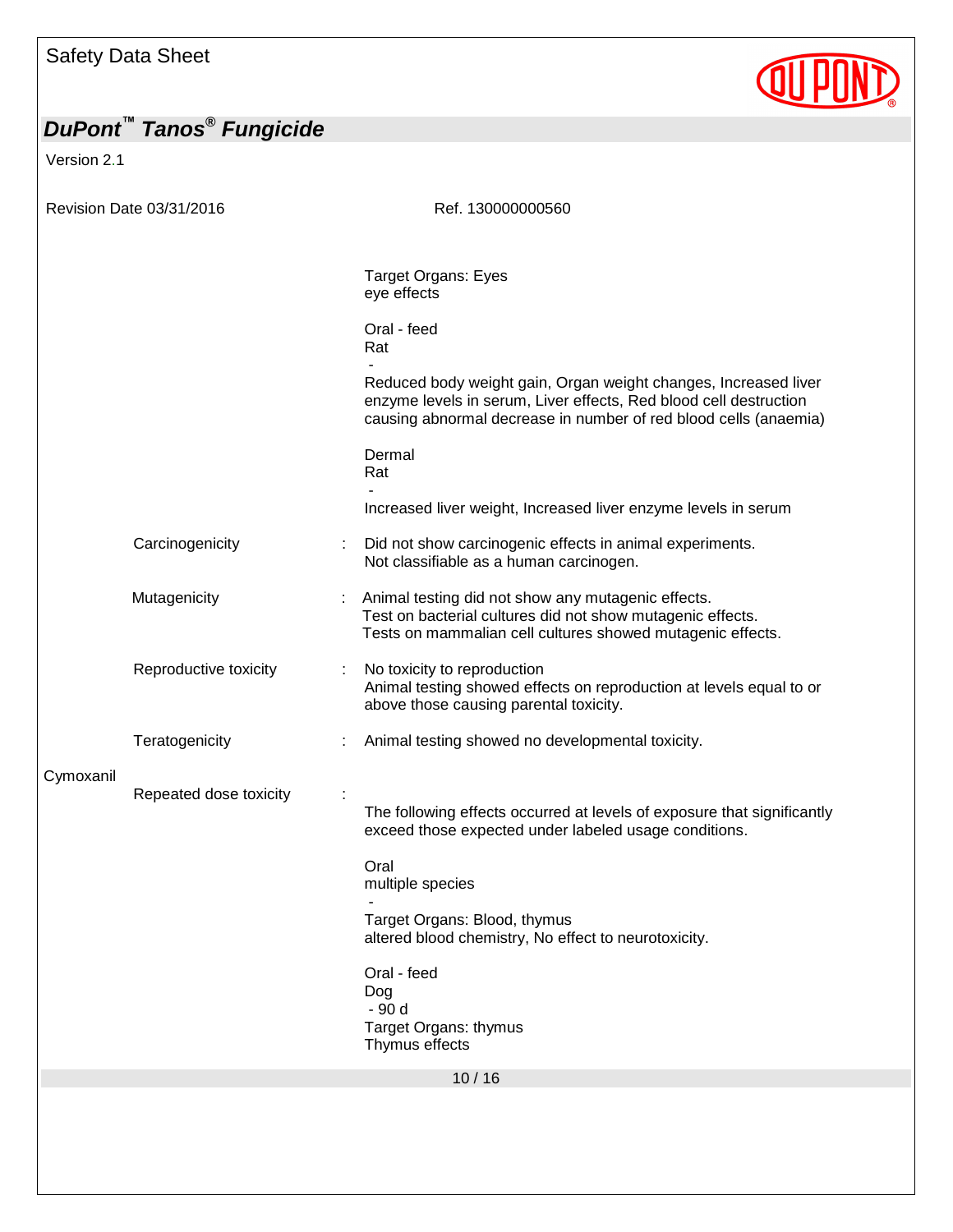# **QUIPOND**

| Version 2.1                   |                                                                                                                                                                                                                                          |
|-------------------------------|------------------------------------------------------------------------------------------------------------------------------------------------------------------------------------------------------------------------------------------|
| Revision Date 03/31/2016      | Ref. 130000000560                                                                                                                                                                                                                        |
| Carcinogenicity               | Not classifiable as a human carcinogen.<br>Did not show carcinogenic effects in animal experiments.                                                                                                                                      |
| Mutagenicity                  | Animal testing did not show any mutagenic effects.<br>Evidence suggests this substance does not cause genetic damage in<br>cultured bacterial cells.<br>Tests on mammalian cell cultures showed mutagenic effects.                       |
| Reproductive toxicity         | No toxicity to reproduction<br>÷                                                                                                                                                                                                         |
| Teratogenicity                | Animal testing showed effects on embryo-fetal development at levels<br>equal to or above those causing maternal toxicity.                                                                                                                |
| Sodium dioctyl sulfosuccinate |                                                                                                                                                                                                                                          |
| Repeated dose toxicity        | Ingestion<br>Rat<br>- 90 d<br>NOAEL: > 750 mg/kgMethod: OECD Test Guideline 408<br>No toxicologically significant effects were found.                                                                                                    |
| Carcinogenicity               | Weight of evidence does not support classification as a carcinogen<br>Overall weight of evidence indicates that the substance is not<br>carcinogenic.                                                                                    |
| Mutagenicity                  | Tests on bacterial or mammalian cell cultures did not show mutagenic<br>effects.<br>Overall weight of evidence indicates that the substance is not<br>mutagenic.<br>Information given is based on data obtained from similar substances. |
| Reproductive toxicity         | No toxicity to reproduction<br>Animal testing showed no reproductive toxicity.<br>No effects on or via lactation                                                                                                                         |
| Teratogenicity                | Animal testing showed effects on embryo-fetal development at levels<br>equal to or above those causing maternal toxicity.                                                                                                                |
| Alkyl Glycol Polymer          |                                                                                                                                                                                                                                          |
| Repeated dose toxicity        | Ingestion<br>Dog<br>- 6 Months<br>NOAEL: > 100 mg/kg<br>No toxicologically significant effects were found.                                                                                                                               |
|                               | 11/16                                                                                                                                                                                                                                    |
|                               |                                                                                                                                                                                                                                          |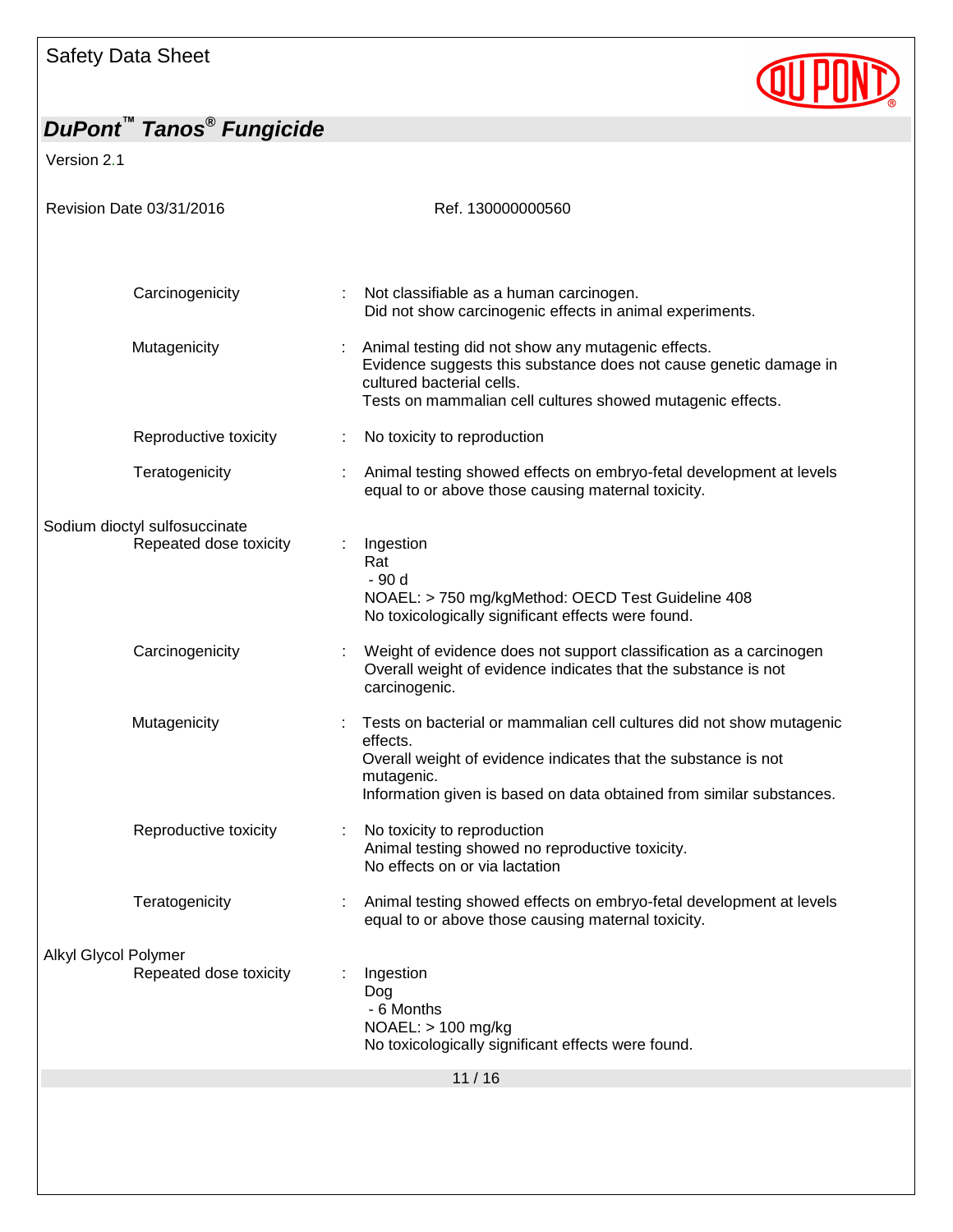

| Revision Date 03/31/2016                                                             | Ref. 130000000560                                                                                                                                                                                                                                                                                                                                                                                                     |
|--------------------------------------------------------------------------------------|-----------------------------------------------------------------------------------------------------------------------------------------------------------------------------------------------------------------------------------------------------------------------------------------------------------------------------------------------------------------------------------------------------------------------|
| Carcinogenicity                                                                      | Not classifiable as a human carcinogen.<br>Animal testing did not show any carcinogenic effects.<br>Information given is based on data obtained from similar substances.                                                                                                                                                                                                                                              |
| Reproductive toxicity                                                                | No toxicity to reproduction<br>Animal testing showed no reproductive toxicity.<br>No effects on or via lactation<br>Information given is based on data obtained from similar substances.                                                                                                                                                                                                                              |
| Teratogenicity                                                                       | Animal testing showed no developmental toxicity.<br>Information given is based on data obtained from similar substances.                                                                                                                                                                                                                                                                                              |
|                                                                                      | The carcinogenicity classifications for this product and/or its ingredients have been determined according                                                                                                                                                                                                                                                                                                            |
| by IARC, NTP, or OSHA, as a carcinogen.<br><b>SECTION 12. ECOLOGICAL INFORMATION</b> | to HazCom 2012, Appendix A.6. The classifications may differ from those listed in the National Toxicology<br>Program (NTP) Report on Carcinogens (latest edition) or those found to be a potential carcinogen in the<br>International Agency for Research on Cancer (IARC) Monographs (latest edition).<br>None of the components present in this material at concentrations equal to or greater than 0.1% are listed |
| <b>Aquatic Toxicity</b><br>DuPont™ Tanos <sup>®</sup> Fungicide<br>96 h LC50         | Oncorhynchus mykiss (rainbow trout) 0.0287 mg/l                                                                                                                                                                                                                                                                                                                                                                       |
| Famoxadone<br>72 h EbC50                                                             | Pseudokirchneriella subcapitata (green algae) 0.023 mg/l                                                                                                                                                                                                                                                                                                                                                              |
| 72 h ErC50                                                                           | Pseudokirchneriella subcapitata (green algae) 0.048 mg/l                                                                                                                                                                                                                                                                                                                                                              |
| 48 h EC50                                                                            | Daphnia magna (Water flea) 0.012 mg/l                                                                                                                                                                                                                                                                                                                                                                                 |
| 48 h EC50                                                                            | Daphnia magna (Water flea) 0.0118 mg/l                                                                                                                                                                                                                                                                                                                                                                                |
| 90 d                                                                                 | NOEC Oncorhynchus mykiss (rainbow trout) 0.0014 mg/l                                                                                                                                                                                                                                                                                                                                                                  |
| 21d                                                                                  | NOEC Daphnia magna (Water flea) 0.0037 mg/l                                                                                                                                                                                                                                                                                                                                                                           |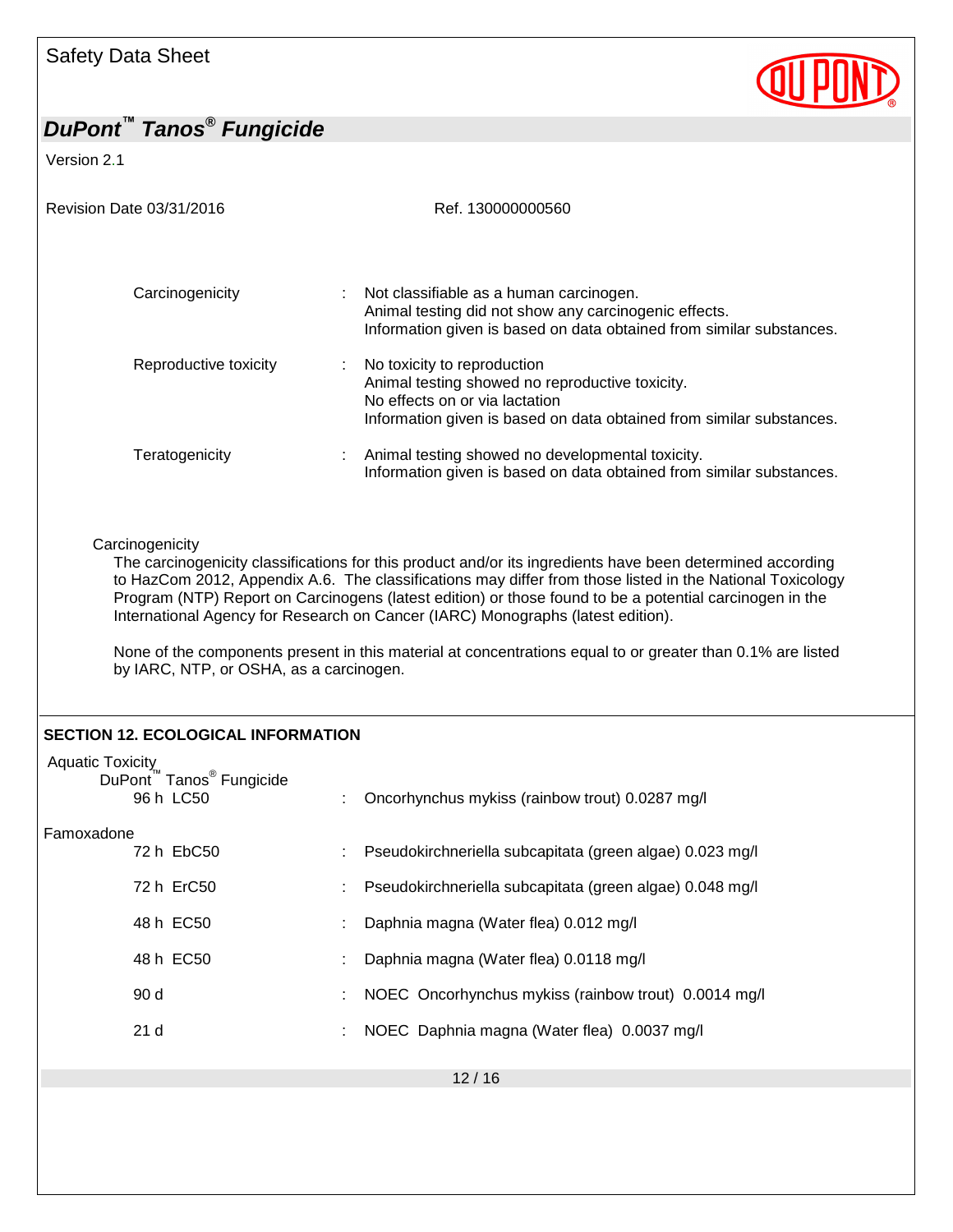Version 2.1

Revision Date 03/31/2016 **Ref. 130000000560** Cymoxanil 72 h ErC50 : Pseudokirchneriella subcapitata (green algae) 2.39 mg/l OECD Test Guideline 201 48 h EC50 : Daphnia magna (Water flea) 27 mg/l 21 d : NOEC Oncorhynchus mykiss (rainbow trout) 0.22 mg/l 21 d : NOEC Daphnia magna (Water flea) 0.067 mg/l Sodium dioctyl sulfosuccinate 72 h ErC50 : Desmodesmus subspicatus (green algae) 82.5 mg/l Directive 67/548/EEC, Annex V, C.3. 48 h EC50 : Daphnia magna (Water flea) 6.6 mg/l Directive 67/548/EEC, Annex V, C.2. Alkyl Glycol Polymer 72 h EC50 : Algae > 100 mg/l Information given is based on data obtained from similar substances. 48 h EC50 : Daphnia (water flea) > 100 mg/l Information given is based on data obtained from similar substances. Environmental Fate Sodium dioctyl sulfosuccinate Bioaccumulation : Bioaccumulation is unlikely. Modified Lingin Sulfonate Salt Bioaccumulation : Bioaccumulation is unlikely. Additional ecological information : Environmental Hazards: Do not apply directly to water, or to areas where surface water is present, or to intertidal areas below the mean high water mark. Drift and runoff may be hazardous to aquatic organisms in water adjacent to treated areas. See product label for additional application instructions relating to environmental precautions. **SECTION 13. DISPOSAL CONSIDERATIONS**

Waste disposal methods - Product : Do not contaminate water, food or feed by disposal. Wastes resulting from the use of this product must be disposed of on site or at an approved waste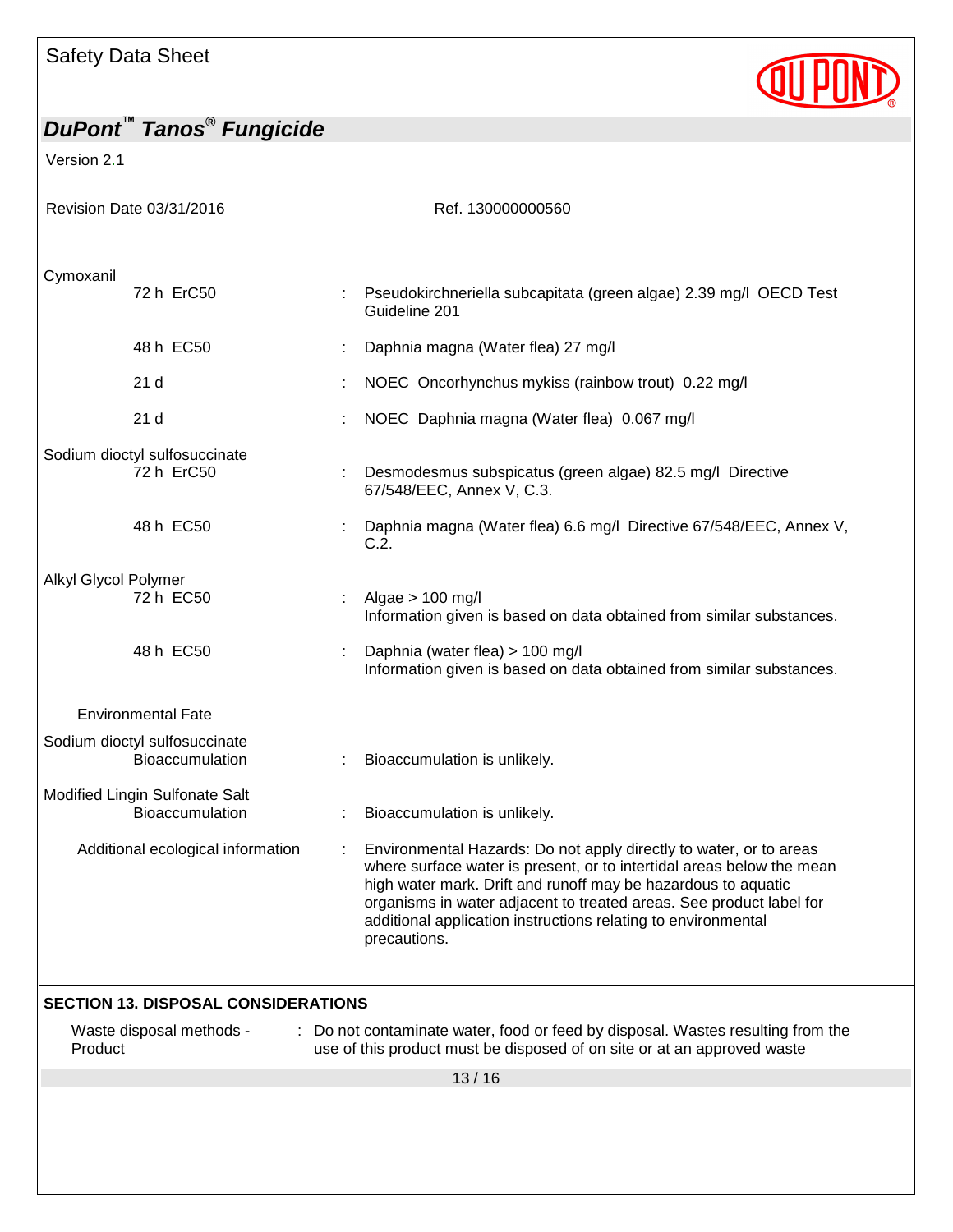Version 2.1

| Revision Date 03/31/2016                 |                                                                                                                                                        | Ref. 130000000560                                                                                                                                                                                                                                |
|------------------------------------------|--------------------------------------------------------------------------------------------------------------------------------------------------------|--------------------------------------------------------------------------------------------------------------------------------------------------------------------------------------------------------------------------------------------------|
|                                          |                                                                                                                                                        | disposal facility.                                                                                                                                                                                                                               |
| Waste disposal methods -<br>Container    |                                                                                                                                                        | : Container Refilling and Disposal:<br>Refer to the product label for instructions.<br>Do not transport if this container is damaged or leaking.<br>In the event of a major spill, fire or other emergency, call 1-800-441-3637 day<br>or night. |
| Contaminated packaging                   |                                                                                                                                                        | : No applicable data available.                                                                                                                                                                                                                  |
| <b>SECTION 14. TRANSPORT INFORMATION</b> |                                                                                                                                                        |                                                                                                                                                                                                                                                  |
| IATA C                                   | UN number                                                                                                                                              | : 3077                                                                                                                                                                                                                                           |
| <b>IMDG</b>                              | Proper shipping name<br><b>Class</b><br>Packing group<br>Labelling No.<br>UN number<br>Proper shipping name<br>Class<br>Packing group<br>Labelling No. | : Environmentally hazardous substance, solid, n.o.s.<br>(Famoxadone, Cymoxanil)<br>9<br>$\mathbf{III}$<br>9MI<br>3077<br>ENVIRONMENTALLY HAZARDOUS SUBSTANCE,<br>SOLID, N.O.S.<br>9<br>$\mathbf{III}$<br>9                                       |

Not regulated by DOT/49 CFR unless shipped in bulk package or by water.

Marine Pollutants assigned UN number 3077 and 3082 in single or combination packaging containing a net quantity per single or inner packaging of 5 L or less for liquids or having a net mass per single or inner packaging of 5 KG or less for solids may be transported as non-dangerous goods as provided in section 2.10.2.7 of IMDG code, IATA special provision A197, and ADR/RID special provision 375.

Marine pollutant : yes (Famoxadone, Cymoxanil)

#### **SECTION 15. REGULATORY INFORMATION**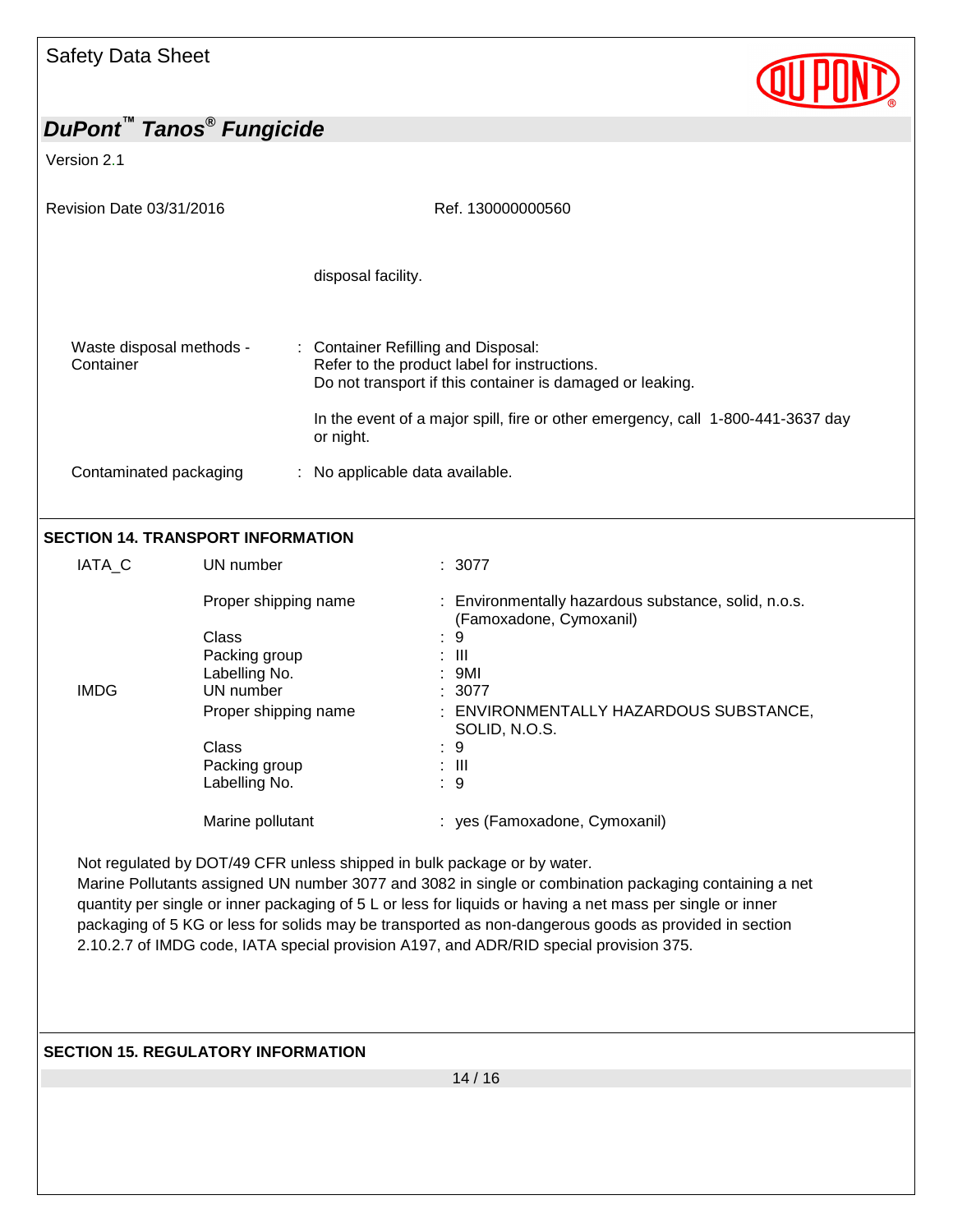Version 2.1

**QUIPOND** 

| Revision Date 03/31/2016                  | Ref. 130000000560                                                                                                                                                                                                                                                                                                                                                                                                                                                                                                                                                                                    |
|-------------------------------------------|------------------------------------------------------------------------------------------------------------------------------------------------------------------------------------------------------------------------------------------------------------------------------------------------------------------------------------------------------------------------------------------------------------------------------------------------------------------------------------------------------------------------------------------------------------------------------------------------------|
| Other regulations                         | : This Safety Data Sheet is for a pesticide product registered by the US<br>Environmental Protection Agency (USEPA) and various state regulatory<br>agencies, and is therefore also subject to certain requirements under US and<br>state pesticide laws, including the Federal Insecticide Fungicide and<br>Rodenticide Act (FIFRA). These requirements differ from the classification<br>criteria and hazard information required by OSHA for safety data sheets, and<br>for workplace labels of non-pesticide chemicals. The following is information<br>determined by USEPA, and various states. |
|                                           | <b>CAUTION!</b>                                                                                                                                                                                                                                                                                                                                                                                                                                                                                                                                                                                      |
|                                           | Harmful if swallowed. Causes moderate eye irritation. Harmful if absorbed<br>through skin. Prolonged or frequently repeated skin contact may cause<br>allergic reactions in some individuals. Avoid contact with skin, eyes and<br>clothing. Wash thoroughly with soap and water after handling. Harmful if<br>inhaled. Avoid breathing dust. Avoid breathing vapours or mist. Remove and<br>wash contaminated clothing before re-use.                                                                                                                                                               |
|                                           | This product is toxic to fish. This product is toxic to: Aquatic invertebrates                                                                                                                                                                                                                                                                                                                                                                                                                                                                                                                       |
| SARA 313 Regulated<br>Chemical(s)         | This material does not contain any chemical components with known CAS<br>numbers that exceed the threshold (De Minimis) reporting levels established<br>by SARA Title III, Section 313.                                                                                                                                                                                                                                                                                                                                                                                                              |
| PA Right to Know<br>Regulated Chemical(s) | Substances on the Pennsylvania Hazardous Substances List present at a<br>concentration of 1% or more (0.01% for Special Hazardous Substances):<br>Fumaric acid                                                                                                                                                                                                                                                                                                                                                                                                                                       |
| Title III hazard<br>classification        | : Acute Health Hazard: Yes<br>Chronic Health Hazard: No<br>Fire: No<br>Reactivity/Physical hazard: No<br>Pressure: No                                                                                                                                                                                                                                                                                                                                                                                                                                                                                |
| EPA Reg. No.                              | 352-604<br>In the United States this product is regulated by the US Environmental<br>Protection Agency (EPA) under the Federal Insecticide, Fungicide and<br>Rodenticide Act (FIFRA). It is a violation of Federal law to use this product in<br>a manner inconsistent with its labeling. Read and follow all label directions.<br>This product is excluded from listing requirements under EPA/TSCA.                                                                                                                                                                                                |
|                                           |                                                                                                                                                                                                                                                                                                                                                                                                                                                                                                                                                                                                      |